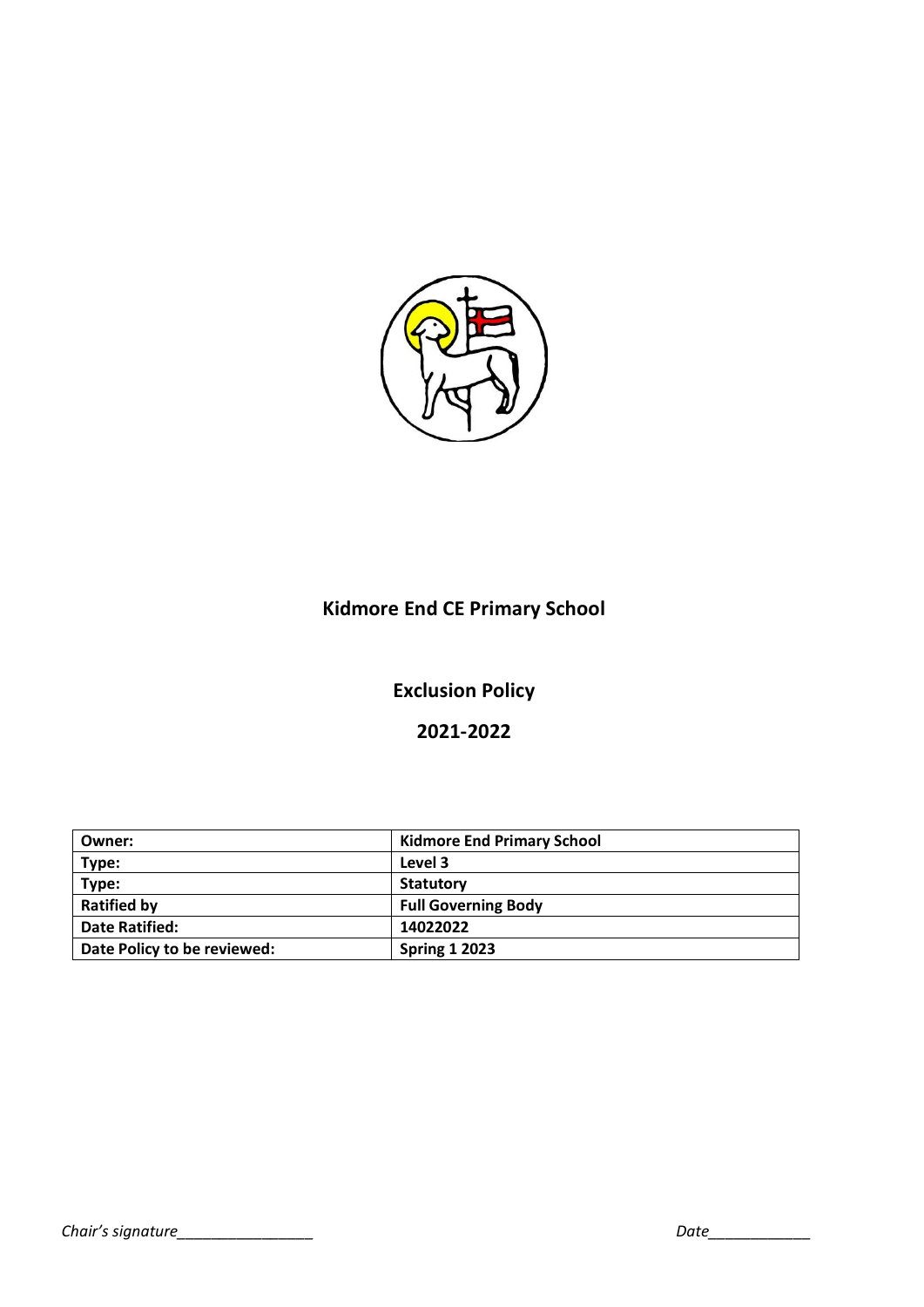Our Christian vision for Kidmore End CE Primary School reflects a passionate commitment to learning and recognition of the uniqueness of individual learners. Guided by our Christian values, we are driven by our desire to offer the best possible education for all our pupils in partnership with parents, ODST, the Church and the local community.

The governing body and the headteacher are committed to the provision of a broad and balanced curriculum for all pupils. They are also responsible for promoting good behaviour and discipline on the part of the whole school community and for securing an orderly and safe environment for pupils and staff in order to ensure that the curriculum is delivered and pupils are able to realise their full potential.

The headteacher has the discretion to deal with pupils who are displaying challenging behaviour but will do so consistently in the context of the school's behaviour policy. That policy and other relevant documents include a number of different strategies designed to promote the continued inclusion of pupils into the school. Exclusion is the most drastic step that any school can take because it runs against the school's commitment to inclusion and is of necessity reserved for the most serious cases.

Exclusion itself can take many different forms and these may include:

- · Time out within the class imposed by the teacher
- · Time out in another teacher's class
- · Lunchtime exclusion
- · Fixed term exclusion
- · Permanent exclusion

This policy deals with lunchtime, fixed term and permanent exclusions and has been developed in accordance with "Exclusion from maintained schools, academies and pupil referral units in England Statutory guidance for those with legal responsibilities in relation to exclusion" DfE September 2017.

# **Before considering exclusion**

The school recognises that parents/carers are profoundly affected by the exclusion of their children and will work with them closely to ensure that only in very rare circumstances will exclusion come as a surprise. In most instances parents/carers will have been working with the school to prevent their child from being excluded.

Pupils at risk of being excluded are likely to have had a history of disaffection and to have had a variety of contracts (Behaviour Action Plans, Behaviour Support Plans, Pastoral Support Plans) before the question of exclusion arises. In formulating these plans a number of different agencies are likely to have helped the school, for example the Inclusion Team, the Educational Psychology Service or Behaviour Support Team. In all cases the involvement of these agencies will be shared with parents and in many instances they will have made direct contact with parents/carers.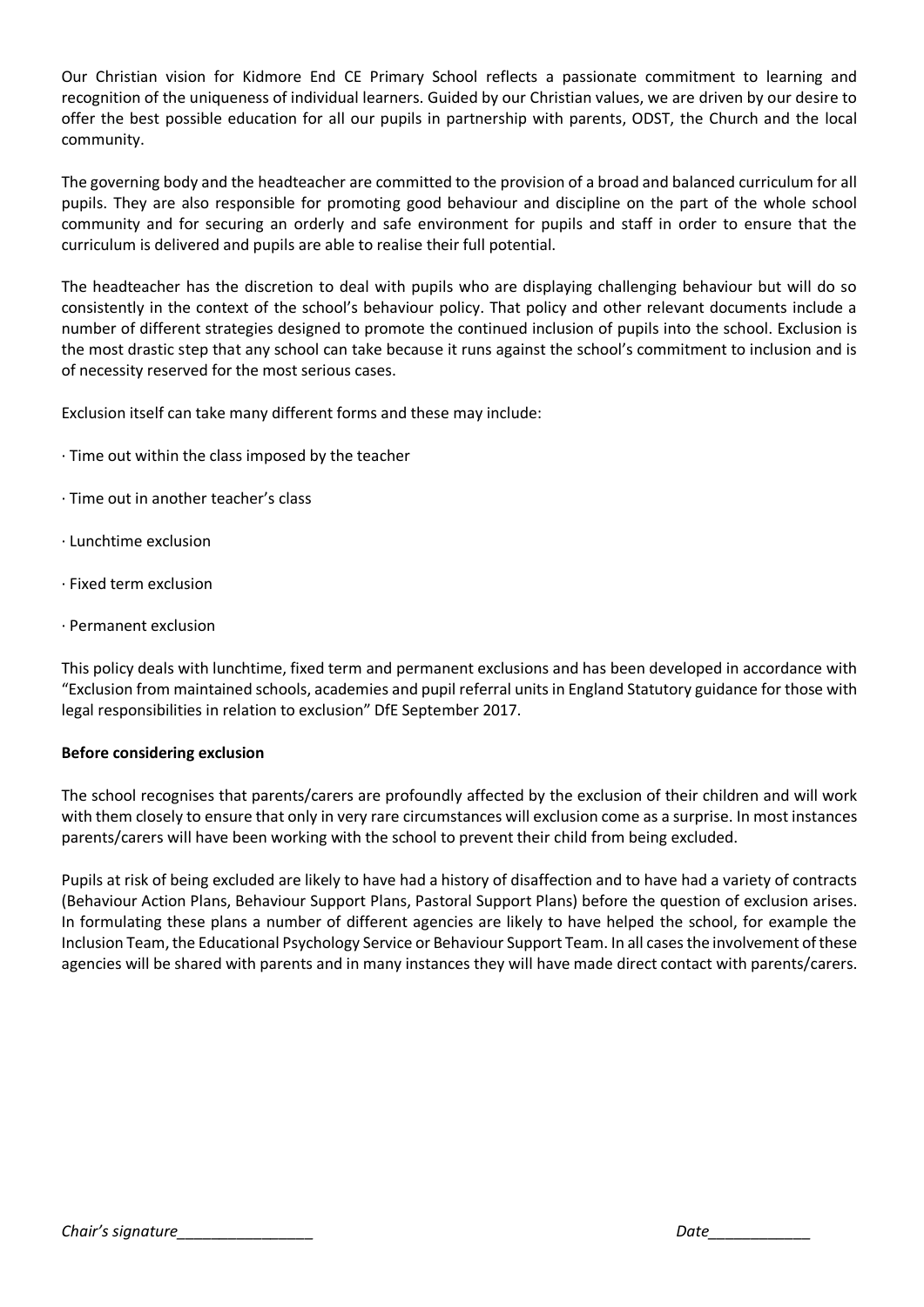# **Pupils who have Special Educational Needs**

In some cases, the involvement of agencies external to the school will mean that a pupil has been placed on the Register of pupils with Special Educational Needs. In those cases, where a pupil who has a Statement of Special Educational Needs is likely to be excluded, the school will try every practicable means to avoid the need for exclusion and, if appropriate, in liaison with the LEA, will initiate an 'interim' annual review.

Early intervention to address underlying causes of disruptive behaviour should include an assessment of whether appropriate provision is in place to support any SEN or disability that a pupil may have. The headteacher should also consider the use of a multi-agency assessment for a pupil who demonstrates persistent disruptive behaviour. Such assessments may pick up unidentified SEN but the scope of the assessment could go further, for example, by seeking to identify mental health or family problems.

Disruptive behaviour can be an indication of unmet needs. Where a school has concerns about a pupil's behaviour, it should try to identify whether there are any causal factors and intervene early in order to reduce the need for a subsequent exclusion. In this situation, schools should consider whether a multi-agency assessment that goes beyond the pupil's educational needs is required.

# *Taken from 2017 Government guidance*

# **Disabled pupils, travellers, pupils in Public Care and pupils from an ethnic minority**

Particular care will also be given to pupils who are travellers, who are disabled or who are in Public Care or members of minority ethnic groups. Appropriate steps will be taken to seek to avoid their exclusion. Social Services will be involved at the earliest opportunity whenever a pupil in Public Care seems likely to be excluded. The school pays full regard to the Code of Practice issued by the Disability Rights Commission.

Pupils who are disabled or who are in Public Care have particular rights of appeal if they are excluded and the headteacher will take all necessary steps to make sure that these rights are respected and that appropriate information is shared with agencies, carers and parents.

In the run up to a possible exclusion

In those cases, where exclusion seems likely to occur, the school will:

· try to warn parents/carers in writing that the pupil is at risk of exclusion;

· if time allows, arrange a meeting with the parents to plan how to support the pupil and avoid the need for exclusion;

· take account of the views of the pupil;

· keep written notes of all verbal warnings to the pupil and advice to parents and carers;

. involve the Educational Psychology Service and/or the Local Community Support Services and/or Youth offending Team and/or other agencies such as Behaviour Support and Inclusion Teams.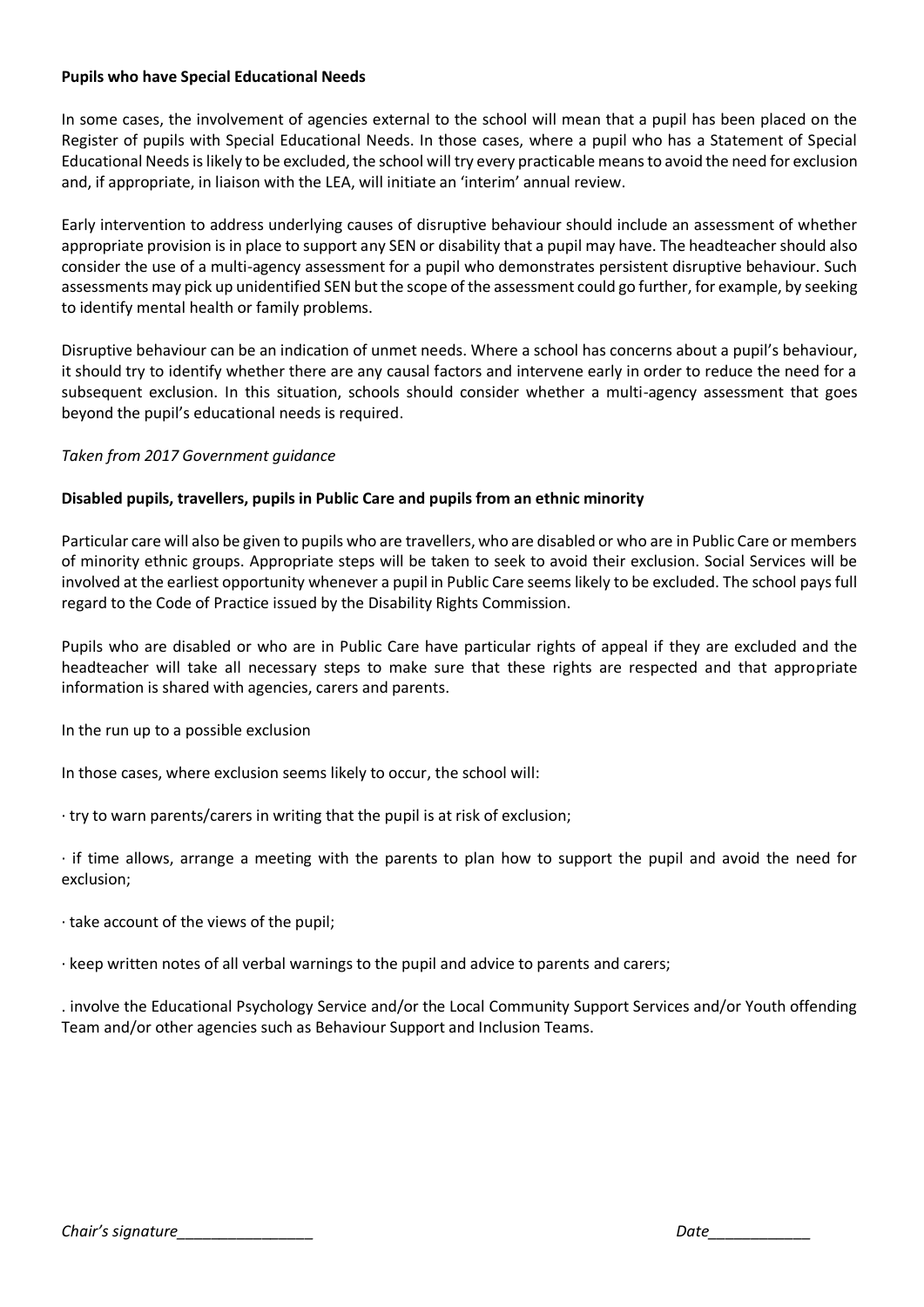#### **When to consider exclusion**

Exclusion will be used sparingly in response to serious breaches of school policy or law but breaking the law will not automatically result in exclusion. Normally the decision to exclude a pupil will only be taken if:

· there have been serious breaches of the school's behaviour policy and there is a danger that allowing the pupil to remain in school will seriously harm the education or welfare / health and safety of the pupil or others and

· a range of alternative strategies has been tried before excluding the pupil.

However, a permanent exclusion may be given for a first / single offence, for example in the event of serious, actual or threatened violence or selling illegal substances.

Before reaching the decision to exclude a pupil, the headteacher will:

· consider all the relevant facts and such evidence as may be available to support the allegations made, taking into account the school's behaviour and equal opportunities policies and the need to apply those policies consistently;

· allow the pupil to give his or her own version of events;

· check whether the incident may have been provoked, for example, by racial or sexual harassment; consult others, if necessary, being careful not to involve anyone who may have a role in any statutory review of the decision to exclude, for example members of the governing body's Discipline Committee.

If the headteacher is satisfied, on the balance of probabilities, that the pupil did what he or she is alleged to have done and that exclusion is the appropriate sanction given the nature of the issue, the headteacher may exclude the pupil.

(Only the headteacher or, in his/her absence, a senior teacher acting with the headteacher's authority, can exclude a pupil from school).

Exclusion is not an appropriate sanction for dealing with:

· minor incidents such as failure to do homework or to attend a detention;

- · poor academic performance
- · lateness or truancy

· breaches of school uniform policy, except where persistent and in open defiance of such policy;

· punishing pupils for the behaviour of their parents/carers because of, for example, parental violence or abuse against members of the school community.

The headteacher will aim to ensure that exclusion is dealt with consistently and that there is no discrimination against any minority group. There is no behaviour identified to lead to automatic exclusion and all cases will be dealt with individually, subject to the consistent application of all relevant policies, procedures and guidance.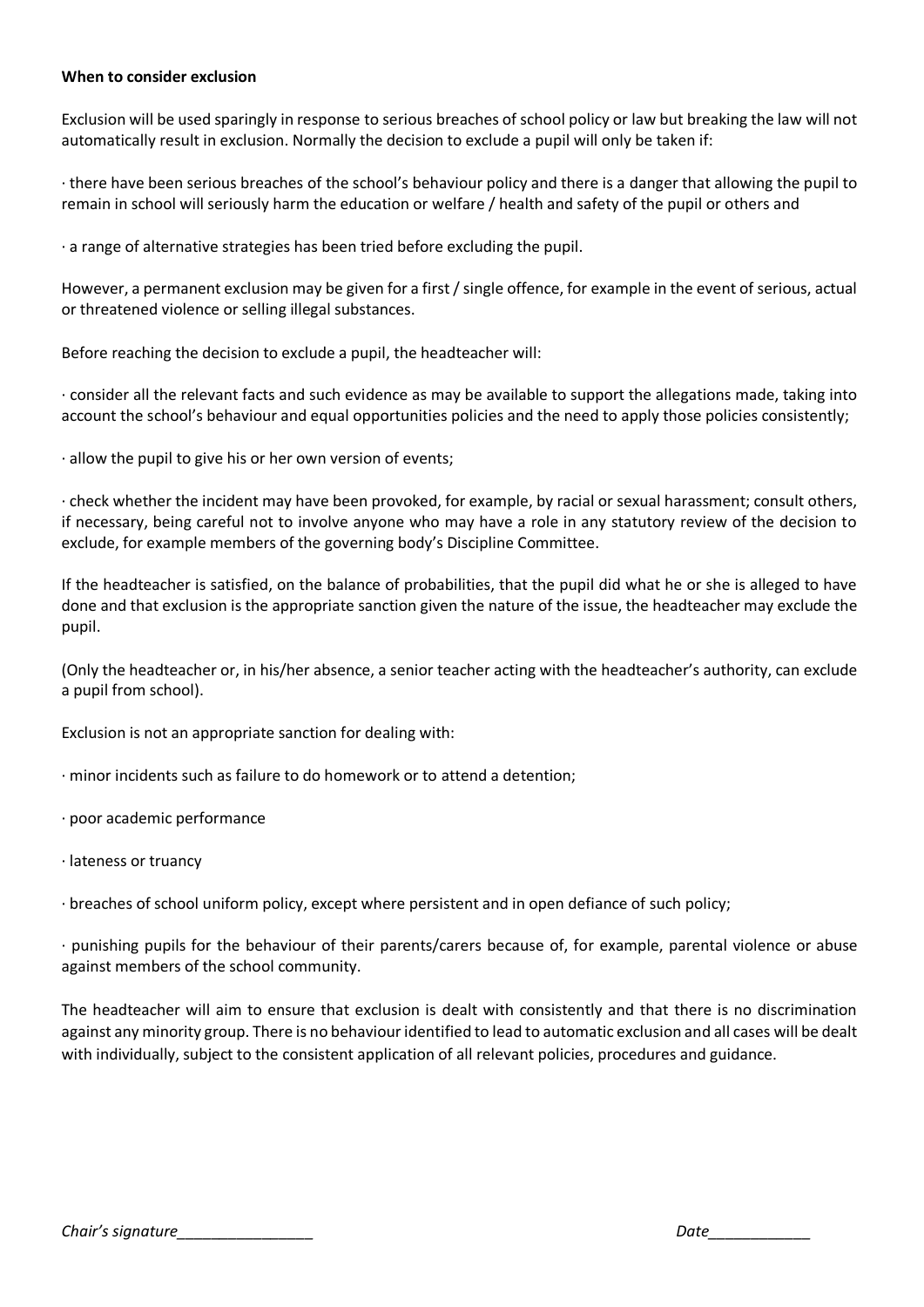#### **Lunchtime exclusion**

Pupils whose behaviour at lunchtime is disruptive may be excluded from the school premises for the duration of the lunchtime period.

Lunchtime exclusion is treated in the same way as any other fixed period exclusion:

· the headteacher will inform the parent of the period of exclusion and the reasons for it;

· the exclusion will run for a fixed period;

· parents/ carers have the right to make representations about the exclusion to the discipline committee of the governors

If a parents/carers refuse to co-operate with a properly given lunchtime exclusion, the school will have due regard for the pupil's safety before deciding on what action to take.

#### **Fixed term exclusion**

The headteacher is allowed to exclude a pupil for up to 45 days in any one school year. However individual exclusions will be for the shortest time necessary, because any exclusion makes it difficult for the pupil to reintegrate into the school.

The reasons for fixed term exclusion are mainly:

· to make it clear to the pupil that a particular behaviour is unacceptable, because it affects not only the right of others to a safe and secure environment but also interferes with the opportunities for learning;

· to support school discipline and to act as a clear statement to all pupils that certain behaviour is unacceptable;

· to ensure that parents/carers know of the behaviour and are involved in controlling it.

#### **Permanent exclusion**

Permanent exclusion is an extremely serious step to take. The headteacher will normally only consider such action if:

· the pupil presents a significant health and safety risk to him/herself and/or others or has been responsible for a single event that presents a serious threat to the health and safety of students and the school community; and

· the pupil has been offered a full range of services and strategies designed to maintain that pupil's inclusion in school; and

· there is evidence that previous plans and strategies have been consistently applied but brought about no significant improvement in the behaviour of the pupil

Permanent exclusion is usually the final step in the process for dealing with disciplinary offences. It is an acknowledgement by the school that it has exhausted all available strategies for dealing with the pupil.

Only in the most exceptional circumstances will the headteacher exclude a pupil for a first or one-off offence.

Such exceptional circumstances might include carrying an offensive weapon, supplying an illegal drug, sexual misconduct or serious actual/ threatened violence against another pupil or a member of staff.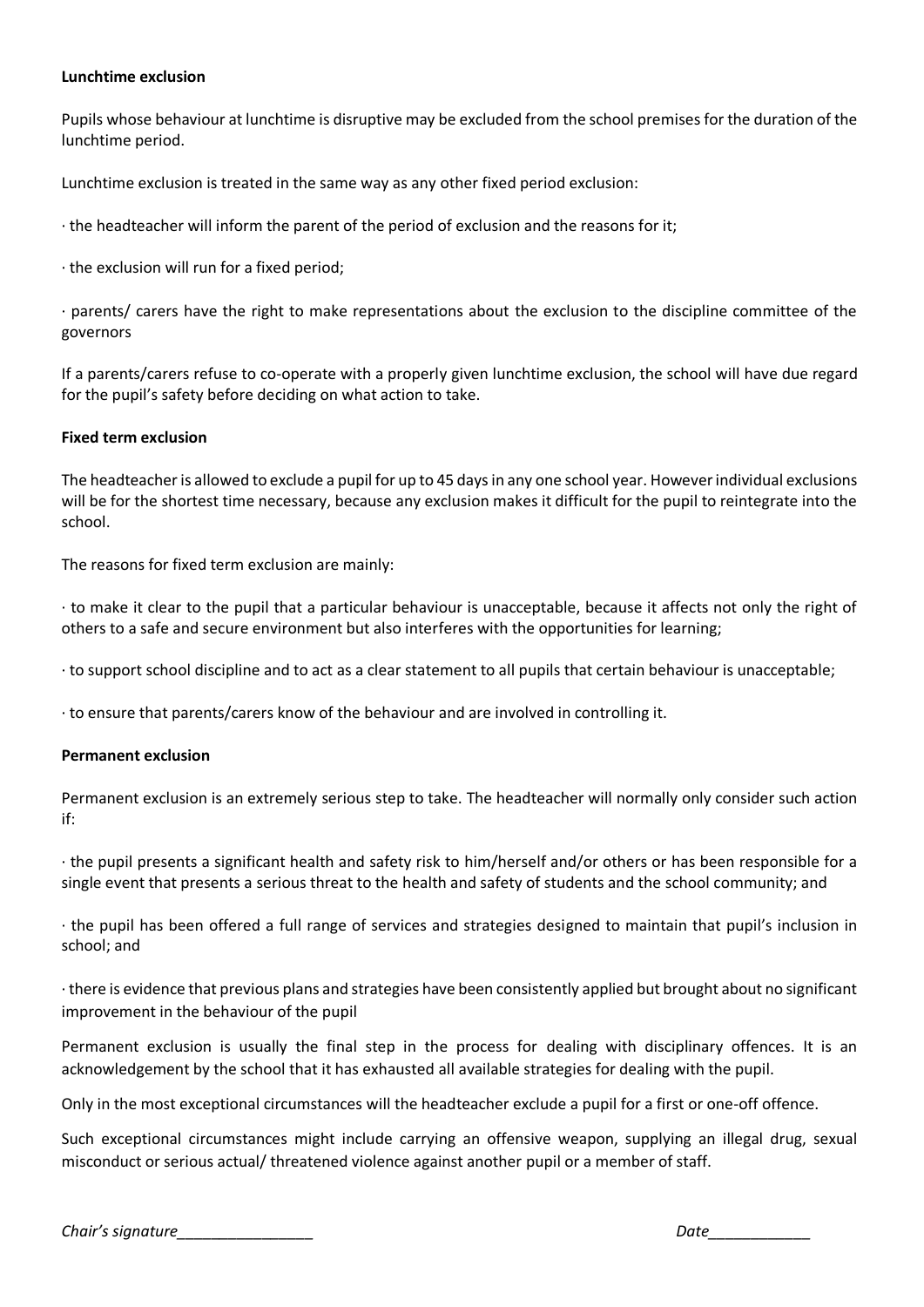#### **When a pupil has been excluded**

Once the headteacher excludes a pupil, the parents/carers will be notified immediately, by telephone if possible. Within one school day, a letter will follow that telephone call.

This letter will include details about:

- · the reasons for the exclusion
- · the nature and length of the exclusion

· the name and telephone number of a contact at the LEA who can provide advice on the exclusions process and the telephone number for the Advisory Centre for Education helpline

· details about how parents/carers can make representations about the exclusion to the Discipline Committee of the governors. (Details about the responsibilities of the

Governors and about the constitution of the Disciplinary Committee can be found in DfES circular 0018/2002 and in *Oxfordshire's Principles and Procedures for Managing Exclusions from School.)*

# **Education of excluded pupils**

In all cases where a pupil is excluded for more than a day, work will be set and marked for the pupil concerned. If a pupil is excluded for more than 15 consecutive school days, the headteacher will plan:

· how the pupil's education will continue during the period of exclusion;

· how the time might be used to address the pupil's problems; and consider, with the LEA, what local arrangements will best help with the pupil's reintegration into school at the end of the exclusion.

# **Post exclusion planning –**

#### **Reintegration into the excluding school**

The headteacher will convene a planning meeting to discuss and make plans for the reintegration of the pupil after an extended exclusion. The meeting will make the necessary preparations for the pupil's return to school and will involve the parents/carers and the pupil as well a representative of the LEA. Parents/carers will be invited to come with a friend.

The meeting will consider all aspects of reintegrating the pupil, including any modifications to the timetable or the provision of additional support. Any previous plans will be revised and new targets agreed. If there were no plans prior to the exclusion one will be drawn up. All plans will include elements of a contract between the parties involved so that the pupil will know how to achieve success, the school will set realistic targets and review dates will be set. The meeting will also consider whether the pupil has special educational needs and whether enough is being done to support those needs.